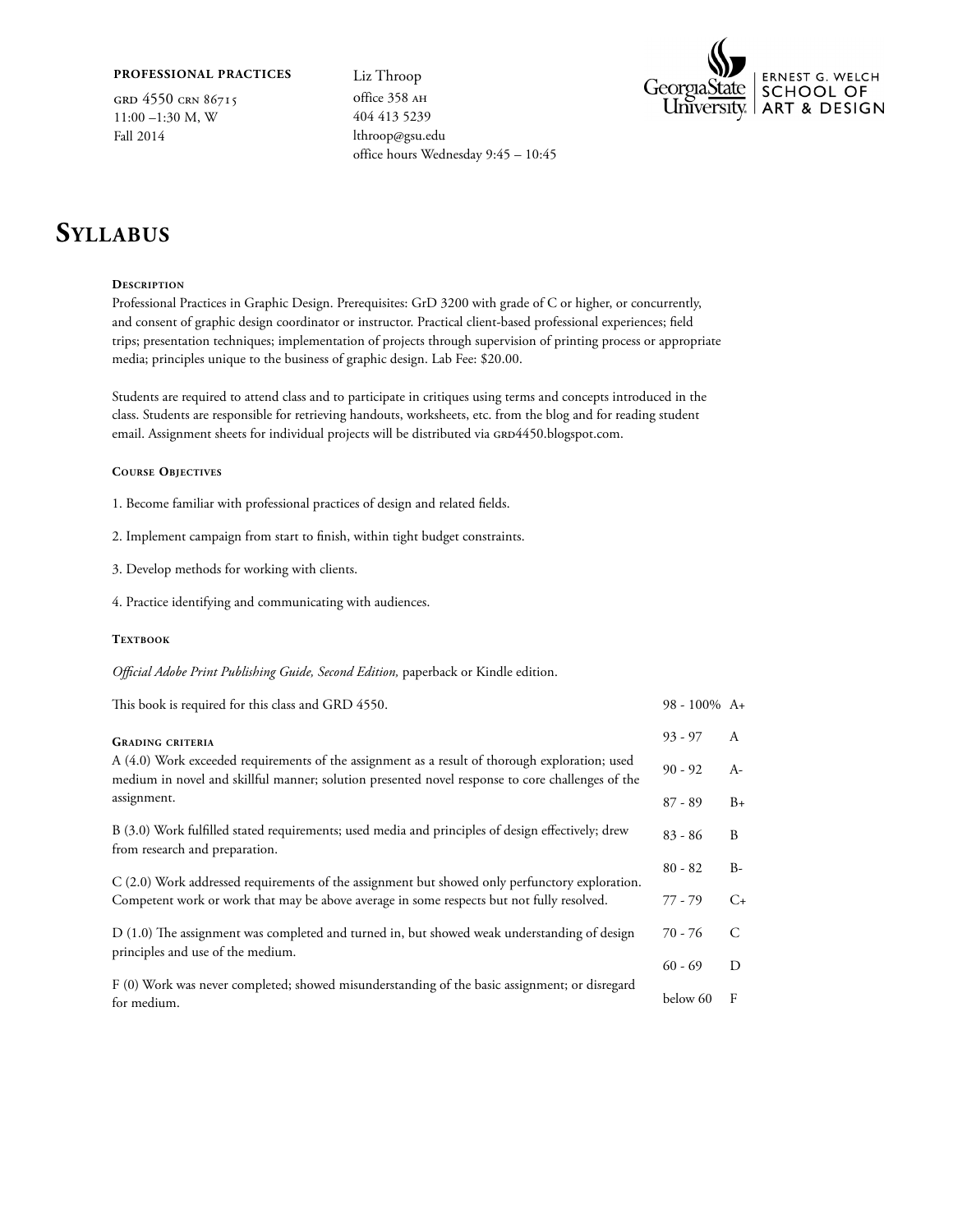|                       | MONDAY                                                                                              | WEDNESDAY                                                                   |
|-----------------------|-----------------------------------------------------------------------------------------------------|-----------------------------------------------------------------------------|
| Aug $25 - 27$         | Overview                                                                                            | SEF: Choose topics and<br>form groups                                       |
| Sept $1-3$            | Holiday – no class                                                                                  | Each student pins up five<br>or more sketches of given<br>information.      |
| Sept $8-10$           | °The brief<br>DI discussion, choose<br>topics and form groups                                       | Meet in groups, develop<br>questions for SEF.                               |
| Sept 15 – 17          | °Workflow<br>DI: Contact relevant<br>administrators.                                                | Pin up SEF sketches to<br>share with instructor and<br>group.               |
| Sept 22 - 24          | °Agreements<br>DI groups explain<br>strategy and project<br>roughs and upload<br>written rationale. | Upload PDFs of<br>infographics for SEF by<br>end of class.                  |
| Sept 29 -<br>Oct 1    | °Ethics<br>DI in-progress crit; have<br>met with administrators                                     | Peer-crit SEF with a<br>classmate outside your<br>group.                    |
| Oct $6-8$             | <sup>°</sup> Intellectual Property<br>DI: post graphics by<br>today.                                | Class crit on infographics.<br>Printouts do not have to be<br>mounted.      |
| Oct $13 - 15$         | °Quiz on lectures to date<br>DI workday                                                             | Turn in PDF of infographic<br>#1.                                           |
| Oct $20 - 22$         | °LPI vs DPI<br>Document DI campaign                                                                 | Pin up sketch/draft of 12<br>x 18 board layout to share<br>with your group. |
| Oct 27 - 29           | <i>Color for print</i><br>DI plan for<br>documentation<br>uploaded by today                         | Class pin up for<br>infographics 2 and 3.                                   |
| Nov $3-5$             | °Trapping<br>DI: Crit printouts                                                                     | Meet with instructor to<br>discuss SEF                                      |
| Nov $09 - 11$         | °Paper                                                                                              | Photography day                                                             |
| Nov $17 - 19$         | Meet with juniors                                                                                   | Group leader presents to<br>class.                                          |
| Nov 24 -26            | holiday                                                                                             | holiday                                                                     |
| Dec $1-3$<br>$\cdots$ | Second quiz on lectures                                                                             | Crit SEF graphics                                                           |
| Dec 8 – 11            | Present final DI                                                                                    | Turn in all by 5pm                                                          |

#### **GRADING**

| SEF Infographic | 35% |
|-----------------|-----|
| Intervention    | 35  |
| Quiz + related  | 20  |
| Participation   | 10  |

### **MATERIALS AND SUPPLIES**

Thumbdrive **with your name on it** Storage device to back up data Camera and video camera or access to them Various weights of pen and marker Sketchbook or binder for sketches Tracing pad Bond paper Computer output as needed Board for mounting work Other supplies as needed

## **P o li c ies**

The course syllabus provides a general plan for the course; deviations may be necessary. ¶ Your constructive assessment of this course plays an indispensable role in shaping education at Georgia State. Upon completing this course, please take time to fill out the online course evaluation. ¶ Students who wish to request accommodation for disability should do so by registering with the Office of Disability Services. Students may only be accommodated upon issuance by the Office of Disability Services of a signed Accommodation Plan and are responsible for showing that plan to instructors of all classes in which accommodation is sought. *[Disruptive Behavior: Students* should consult the General Catalog for the university's policy on disruptive behavior. Disrespect towards the professor or towards other students will not be tolerated. ¶ Security: GSU has installed punch code locks to make buildings safer. Treat labs and studios as secure spaces: Always have your GSU ID card with you when on campus and never allow anyone to use your card. Report suspicious people or activity to faculty, or to campus police at 404-413-2100. Never allow someone else to enter a security-code door with you: make them enter the code themselves. Failure to follow security procedures can result in lower grades or expulsion from the class. **J** ATTENDANCE at every class is expected, and the roll is taken at the beginning of each class. If you are enrolled in a course and do not attend the first and second class meetings, you will be asked to drop the course. Classes begin and end at stated times, and you should be in class during the entire class period. Leaving early or arriving late is counted as1/3 of an absence, so, for example, arriving late to class three times will count as one absence. If you arrive late, it is your responsibility to notify me that you were late, rather than absent – or your attendance record remains as an absence. Final grades will be reduced by one letter grade for each absence after the third. ¶ It is recommended you save your allowable absences for emergencies. With proper written documentation, absences may be excused for university-sponsored events, legal obligations, and religious observances. Refer to the Undergrad/Grad Catalog for details. With written documentation, absences may also be excused due to death or major illness in student's immediate family, illness of a dependent family member, and illness that is too severe or contagious for students to attend class. Students with legitimate reasons for absence may still need to take hardship withdrawal or repeat the class. ¶ You will be held responsible for the material covered in missed classes and must consult with your fellow students to receive all necessary instruction and information.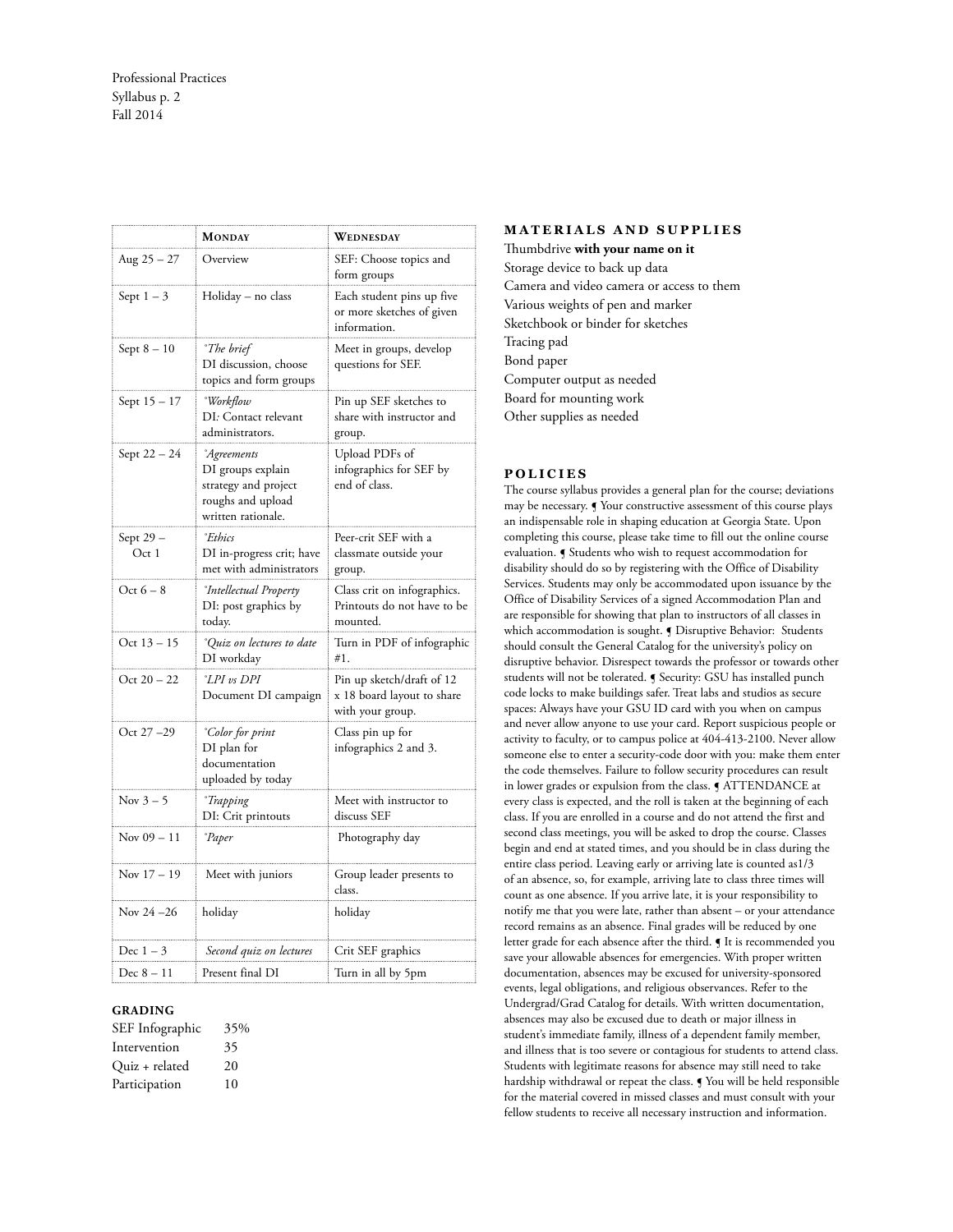## **Design Interventions**

Work with classmates to persuade the GSU/downtown community to change their behavior in some way – it's your choice! Your limitations are time (this semester) and budget (extremely limited, although you may partner with campus organizations, etc. to accomplish your goals).

## **frame your problem:**

Identify a simple behavior that people in the area can change through your supplying information, persuasion, and reminders. Write up a rationale and plan of action, describing what you hope to change and how graphics can accomplish this. Your campaign may not change a behavior (stop shouting), but provide information (shouting is harmful; learn more at shouting.com) or raise awareness of the issue (shouting can be stopped). Define your problem in proportion to your limited resources, i.e. **keep it simple and direct**.

You have wide choices in terms of your goals, but do not create a campaign that will alienate or offend your teacher or classmates. Rethink any hostility or anger toward your audience. Generally, don't use your campaign to insult anyone's unchangeable characteristics or to embarass the program you represent.

## **implement your solution:**

Design a series of graphics to prompt these changes and distribute them on campus or as appropriate. Create flyers, posters, email blasts, or websites AND distribute/display these items legally.

Next, document your work and any discernable responses from the public. It is extremely important that you turn in a rationale for your campaign before implementing it, document the graphics you create, and document responses.

#### **example:**

**IDENTIFY A PROBLEM:** Students and employees do not show much respect for the university cleaning staff. **Hypthosis**: If GSU knew more about the jobs cleaners perform, they would not throw trash in stairwells, on the Plaza, etc. **Method**: Interview and photograph cleaning staff. Circulate flyers, exhibit materials on the Plaza, and tweet about the staff's experiences. **Documentation**: track retweets and observe amount of trash in specific areas of campus before and after your campaign.

- Sept 8 Choose topics and form groups
- Sept 15 DI group strategy sessions. Contact relevant administrators
- Sept 22 Upload rationale, show sketches to instructor
- Sept 29 In-progress crit
- Oct 6 Have met with relevant administrators and requested support. Upload graphics.
- Oct 13 Begin distributing materials (posting flyers, handing out brochures, etc.)
- Oct 20 Document campaign
- Nov 3 In-progress crit on unmounted printouts
- Dec 8 Final presentation
- Dec 10 All printouts and digital files turned in by 5pm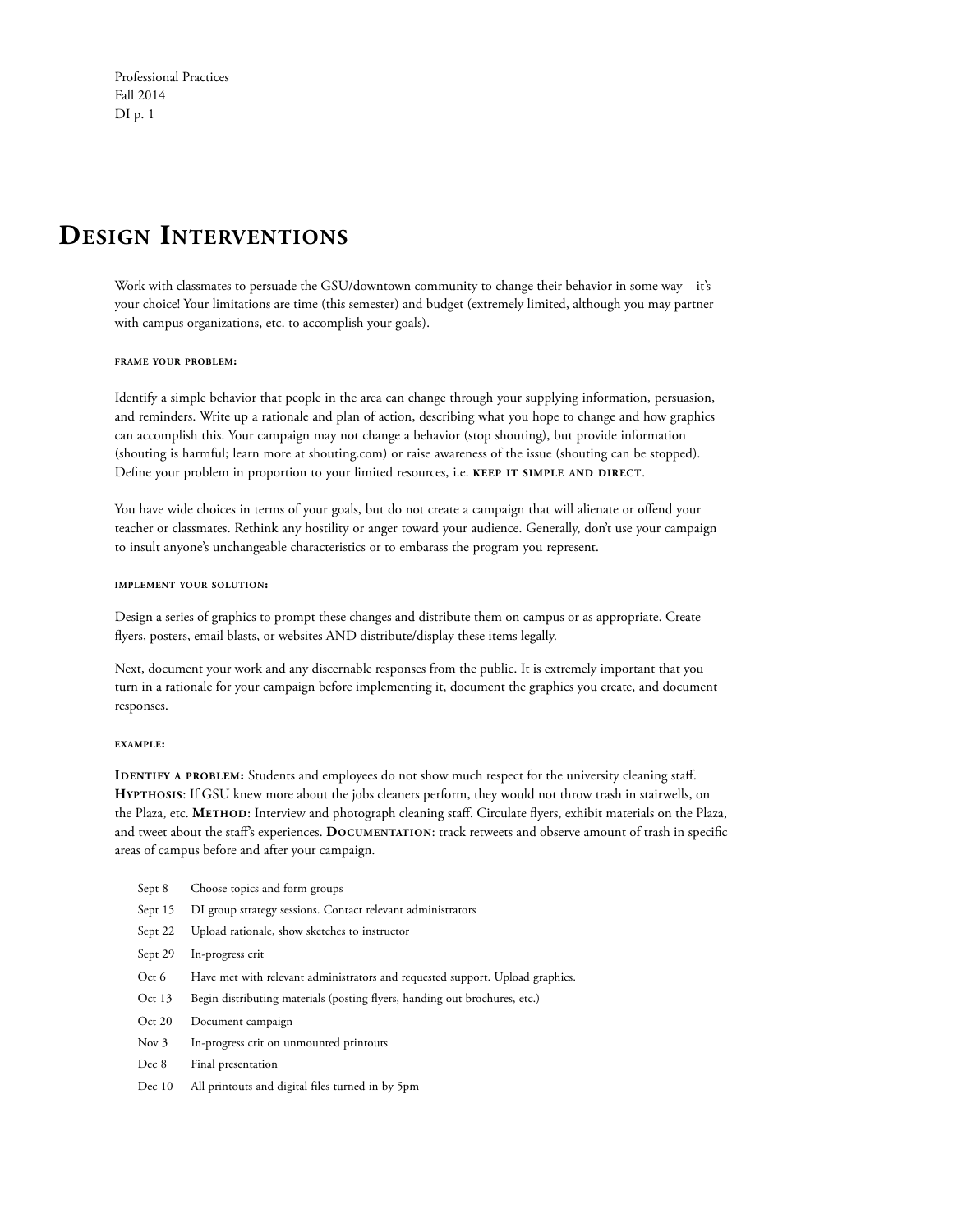## **Design Interventions**

Review logistics and work styles with your teammates. Avoid the temptation to jump in before everyone is comfortable with your arrangements.

## **logistics:**

When and where can we meet? What restrictions do you have on your schedule? Your transportation

Can we plan two to three standing meetings each week, if only for a few minutes?

What are email, phone, home address, and best way to reach you?

Will Dropbox, Googledocs, BaseCamp, Doodle, etc. be best to exchange documents and arrange meetings?

## **keep in mind**

° During the project, any team member may be called upon to give an account of what the team has been doing.

° All members of the team are expected to contribute equally. At the end of the project, each student will be asked what actions he or she has taken that was helpful to the team. You will also be asked to give a brief evaluation of the effectiveness of members and the team's overall accomplishments.

° Everyone on your team will receive the same grade for the project.

° Any student can dissolve the team and work independently if a teammate is not contributing to the effort.

#### **identify work styles:**

The project will go much better if you pitch in and do your share of the grunt work. This is also a chance to try on a different role for yourself. You may work together on every aspect of the project or delegate certain tasks. Discuss who will:

° talk with administrators about their design needs.

° come up with wild ideas; rough out images, sketch plans.

° edit and refine existing ideas.

° schedule meetings, estimate when tasks will be completed, keep things on track.

° make inquiries about distributing materials, holding events, etc.

° read, write, and proofread copy.

° gather images and data, organize and distribute files.

- ° shoot video, photographs, or create illustrations
- ° keep account of expenses for art supplies, etc.
- ° build models and comps, print, trim, glue, etc.
- ° scan and import images.
- ° enter and format text.
- ° code websites, build apps.
- ° distribute work, interact with audiences.
- ° document project.